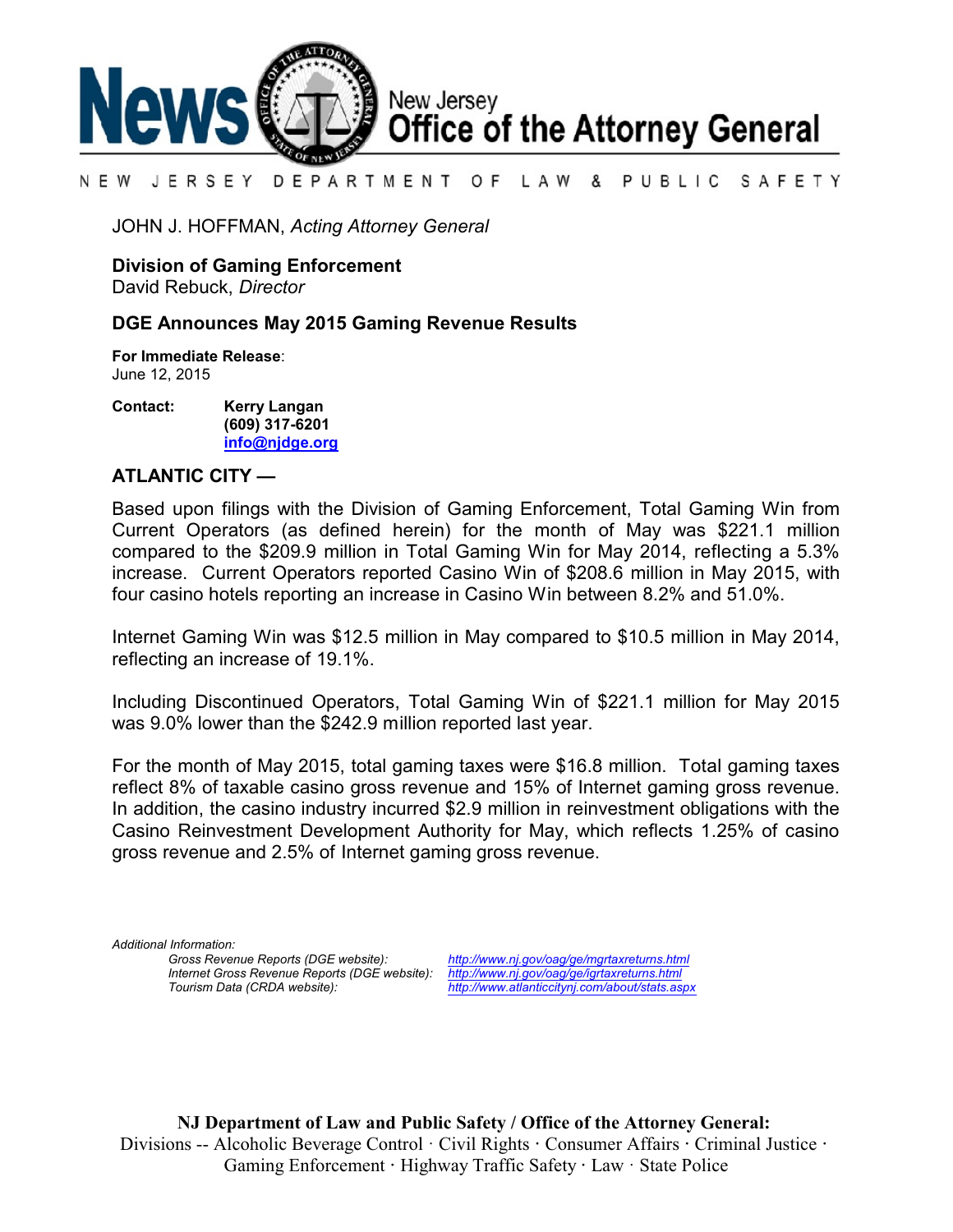# **MAY 2015 STATISTICS**

# *GAMING WIN INFORMATION*

|                                               |                                      |               |    |                           | Increase (Decrease) |                 |        |  |  |  |
|-----------------------------------------------|--------------------------------------|---------------|----|---------------------------|---------------------|-----------------|--------|--|--|--|
| May                                           |                                      | 2015          |    | 2014                      |                     | \$              | %      |  |  |  |
| Slot Machine Win                              | $\overline{\mathcal{S}}$             | 156,989,900   | \$ | 176,231,734               | \$                  | (19, 241, 834)  | (10.9) |  |  |  |
| Table Game Win                                |                                      | 51,615,959    |    | 56, 167, 469              |                     | (4,551,510)     | (8.1)  |  |  |  |
| Casino Win                                    |                                      | 208,605,859   |    | 232,399,203               |                     | (23, 793, 344)  | (10.2) |  |  |  |
| Peer-to-Peer                                  |                                      | 1,928,106     |    | 2,273,657                 |                     | (345, 551)      | (15.2) |  |  |  |
| <b>Other Authorized Games</b>                 |                                      | 10,546,480    |    | 8,196,276                 |                     | 2,350,204       | 28.7   |  |  |  |
| Internet Gaming Win                           |                                      | 12,474,586    |    | 10,469,933                |                     | 2,004,653       | 19.1   |  |  |  |
| <b>Total Gaming Win</b>                       |                                      | 221,080,445   |    | 242,869,136               |                     | (21, 788, 691)  | (9.0)  |  |  |  |
| Less: Discontinued Operators (a)              |                                      |               |    | 32,988,109                |                     | (32,988,109)    | n/a    |  |  |  |
| <b>Total: Current Operators (b)</b>           |                                      | \$221,080,445 |    | \$209,881,027             |                     | 5.3             |        |  |  |  |
|                                               |                                      |               |    |                           |                     |                 |        |  |  |  |
| <b>May YTD</b>                                |                                      |               |    |                           |                     |                 |        |  |  |  |
| Slot Machine Win                              | \$                                   | 670,576,488   | \$ | 752,158,356               | \$                  | (81,581,868)    | (10.8) |  |  |  |
| Table Game Win                                |                                      | 269,034,029   |    | 311,563,215               |                     | (42, 529, 186)  | (13.7) |  |  |  |
| Casino Win                                    |                                      | 939,610,517   |    | 1,063,721,571             |                     | (124, 111, 054) | (11.7) |  |  |  |
| Peer-to-Peer                                  |                                      | 10,486,105    |    | 14,627,633                |                     | (4, 141, 528)   | (28.3) |  |  |  |
| <b>Other Authorized Games</b>                 |                                      | 49,819,405    |    | 38,917,554                |                     | 10,901,851      | 28.0   |  |  |  |
| Internet Gaming Win                           |                                      | 60,305,510    |    | 53,545,187                |                     | 6,760,323       | 12.6   |  |  |  |
| <b>Total Gaming Win</b>                       |                                      | 999,916,027   |    | 1,117,266,758             |                     | (117, 350, 731) | (10.5) |  |  |  |
| Less: Discontinued Operators (a)              |                                      |               |    | 154,904,987               |                     | (154, 904, 987) | n/a    |  |  |  |
| <b>Total Current Operators (b)</b>            |                                      | \$999,916,027 |    | \$962,361,771             | \$                  | 37,554,256      | 3.9    |  |  |  |
| <b>GROSS REVENUE AND CRDA TAX INFORMATION</b> |                                      |               |    |                           |                     |                 |        |  |  |  |
|                                               |                                      |               |    |                           |                     |                 |        |  |  |  |
|                                               | <b>Total CRDA</b><br>Obligations (c) |               |    | Total<br>Gaming Taxes (d) |                     |                 |        |  |  |  |
|                                               |                                      |               |    |                           |                     |                 |        |  |  |  |
| May 2015                                      | \$                                   | 2,919,675     | \$ | 16,825,974                |                     |                 |        |  |  |  |
| YTD May 2015                                  | \$                                   | 13,254,255    | \$ | 77,249,945                |                     |                 |        |  |  |  |

(a) Discontinued Operators reflect ceased operators that did not report win during the last day of the current month.

(b) Current Operators reflect active operators reporting win during the last day of the current month.

(c) Total CRDA Obligations reflect 1.25% of casino gross revenue and 2.5% of Internet gaming gross revenue.

(d) Total Gaming Taxes reflect 8% of taxable casino gross revenue and 15% of Internet gaming gross revenue. Taxable casino gross revenue reflects casino gross revenue less the deduction for eligible promotional gaming credits. Gross Revenue is not Win, is unaudited, and subject to adjustment. Year-to-Date

Gross Revenue amount includes any amendments received since the prior monthly press release.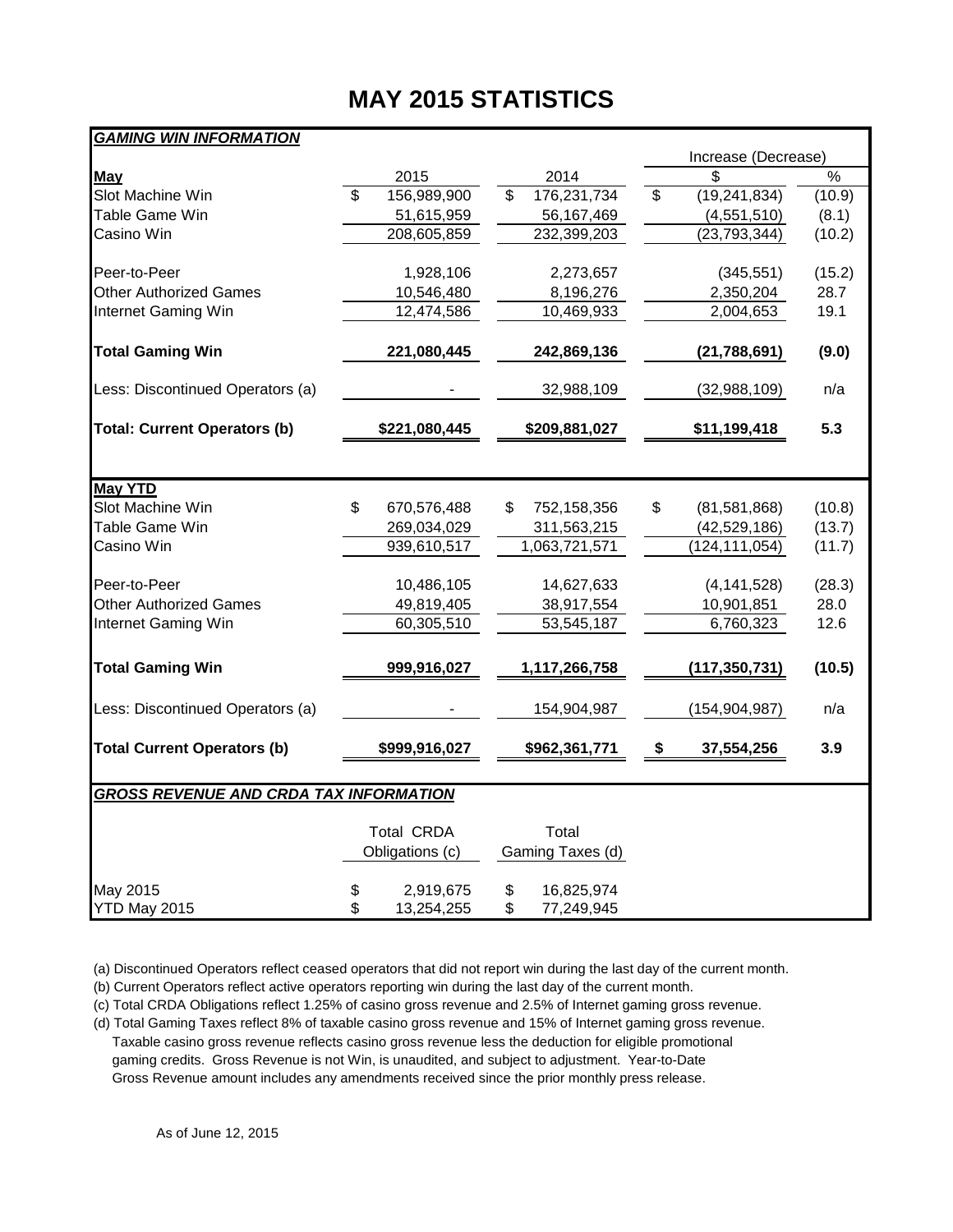### **THE ATLANTIC CITY CASINO INDUSTRY MONTHLY WIN COMPARISON FOR THE MONTH ENDED ENDED MAY 2015 VERSUS 2014**

|                                     | <b>CASINO WIN</b> |                  | <b>INCREASE</b><br>(DECREASE) | <b>INTERNET GAMING WIN</b> |         |                          | <b>INCREASE</b><br>(DECREASE) | <b>TOTAL GAMING WIN</b> |                  | <b>INCREASE</b><br>(DECREASE) |
|-------------------------------------|-------------------|------------------|-------------------------------|----------------------------|---------|--------------------------|-------------------------------|-------------------------|------------------|-------------------------------|
| <b>Current Operators</b>            | 2015              | 2014             | $\%$                          | 2015                       |         | 2014                     | $\%$                          | 2015                    | 2014             | $\frac{6}{6}$                 |
| Bally's AC                          | 18,159,955<br>\$  | 20,655,289<br>\$ | (12.1)                        | \$                         | \$      |                          | n/a                           | \$<br>18,159,955        | \$<br>20,655,289 | (12.1)                        |
| <b>B</b> orgata                     | 52,209,816        | 54,952,686       | (5.0)                         | 3,960,118                  |         | 4,018,244                | (1.4)                         | 56,169,934              | 58,970,930       | (4.7)                         |
| Caesars                             | 27,733,700        | 18,367,579       | 51.0                          |                            |         |                          | n/a                           | 27,733,700              | 18,367,579       | 51.0                          |
| Caesars Interactive NJ              |                   |                  | n/a                           | 2,623,239                  |         | 2,789,356                | (6.0)                         | 2,623,239               | 2,789,356        | (6.0)                         |
| Golden Nugget                       | 19,446,505        | 16,301,474       | 19.3                          | $3,065,342$ (c)            |         | $610,949$ (c)            | 401.7                         | 22,511,847              | 16,912,423       | 33.1                          |
| Harrah's                            | 33,326,242        | 30,811,730       | 8.2                           |                            |         | $\overline{\phantom{a}}$ | n/a                           | 33,326,242              | 30,811,730       | 8.2                           |
| Resorts                             | 14,154,692        | 12,108,734       | 16.9                          | $324,662$ (d)              |         | $-$ (d)                  | n/a                           | 14,479,354              | 12,108,734       | 19.6                          |
| Tropicana                           | 25,114,018        | 25,116,718       | 0.0                           | 2,501,225                  |         | 1,876,203                | 33.3                          | 27,615,243              | 26,992,921       | 2.3                           |
| Trump Plaza (Internet)              |                   |                  | n/a                           |                            | $-$ (c) | 677,453 (c)              | n/a                           |                         | 677,453          | n/a                           |
| Trump Taj Mahal                     | 18,460,931        | 21,594,612       | (14.5)                        |                            |         |                          | n/a                           | 18,460,931              | 21,594,612       | (14.5)                        |
| <b>Total: Current Operators (a)</b> | 208,605,859       | 199,908,822      | 4.4                           | 12,474,586                 | \$      | 9,972,205                | 25.1                          | 221,080,445             | \$209,881,027    | 5.3                           |
| Discontinued Operators (b)          |                   | 32,490,381       | n/a                           |                            |         | 497,728                  | n/a                           |                         | 32,988,109       | n/a                           |
| <b>Total: Industry</b>              | 208,605,859<br>S. | 232,399,203      | (10.2)                        | \$12,474,586               | \$      | 10,469,933               | 19.1                          | \$221,080,445           | \$242,869,136    | (9.0)                         |

(a) Current Operators reflect active operators reporting win during the last day of the current month.

(b) Discontinued Operators reflect ceased operators that did not report win during the last day of the current month.

Discontinued Operators include Atlantic Club, Showboat, Revel, Trump Plaza (land-based), and Taj Mahal (Internet Gaming Win).

(c) Internet gaming website Betfair.com shifted operations from Trump Plaza to Golden Nugget on November 21, 2014.

(d) Resorts began Internet operations on 2/21/15.